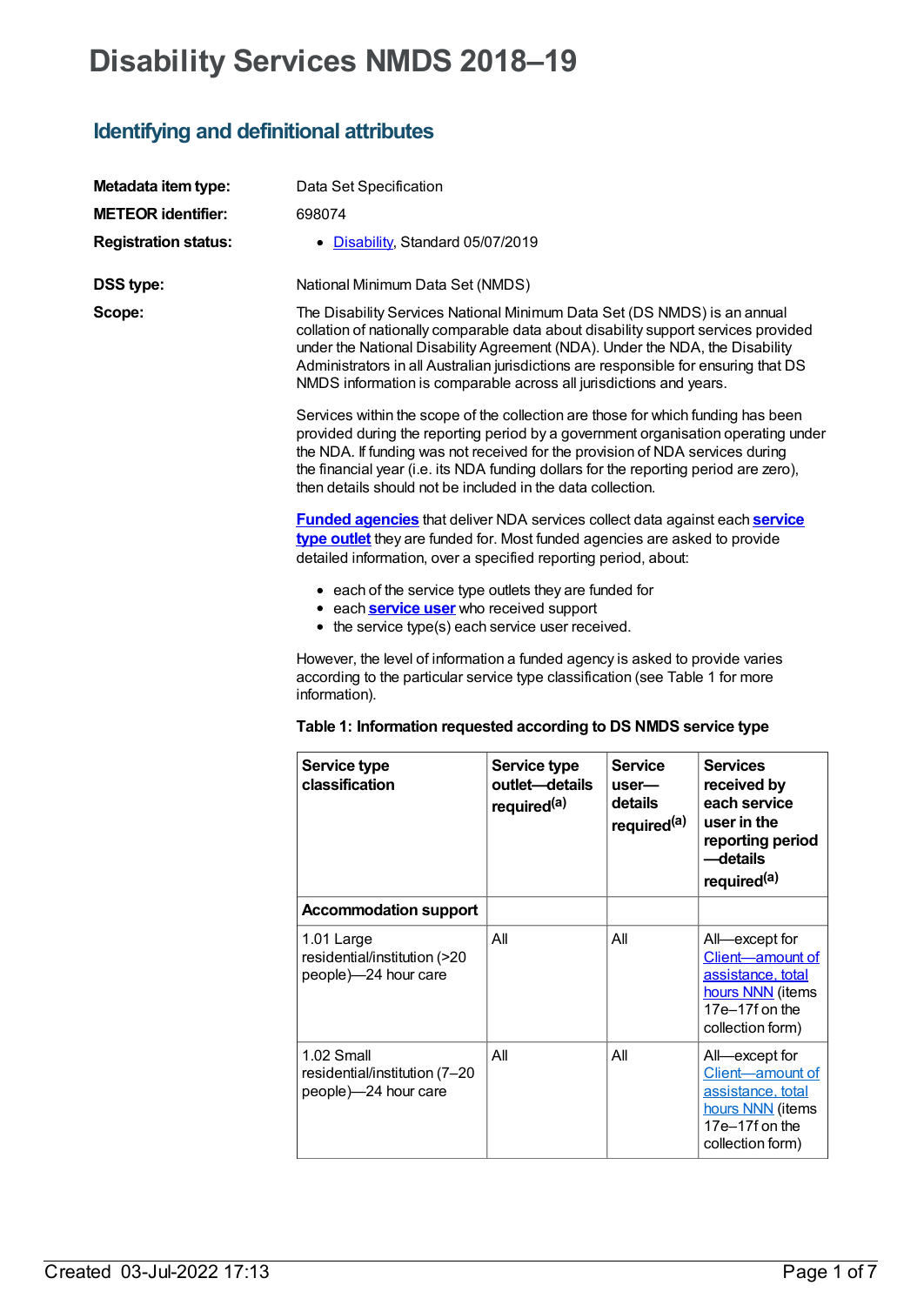| 1.03 Hostels-generally not<br>24 hour care                     | All | All | All-except for<br>Client-amount of<br>assistance, total<br>hours NNN (items<br>17e-17f on the<br>collection form) |
|----------------------------------------------------------------|-----|-----|-------------------------------------------------------------------------------------------------------------------|
| 1.04 Group homes $(< 7$<br>people)                             | All | All | All-except for<br>Client-amount of<br>assistance, total<br>hours NNN (items<br>17e-17f on the<br>collection form) |
| 1.05 Attendant<br>care/personal care                           | All | All | All                                                                                                               |
| 1.06 ln-home<br>accommodation support                          | All | All | All                                                                                                               |
| 1.07 Alternative family<br>placement                           | All | All | All                                                                                                               |
| 1.08 Other accommodation<br>support                            | All | All | All-except for<br>Client-amount of<br>assistance, total<br>hours NNN (items<br>17e-17f on the<br>collection form) |
| <b>Community support</b>                                       |     |     |                                                                                                                   |
| 2.01 Therapy support for<br>individuals                        | All | All | All-except for<br>Client-amount of<br>assistance, total<br>hours NNN (items<br>17e-f on the<br>collection form)   |
| 2.02 Early childhood<br>intervention                           | All | All | All-except for<br>Client-amount of<br>assistance, total<br>hours NNN (items<br>17e-17f on the<br>collection form) |
| 2.03 Behaviour/specialist<br>intervention                      | All | All | All-except for<br>Client-amount of<br>assistance, total<br>hours NNN (items<br>17e-17f on the<br>collection form) |
| 2.04 Counselling<br>(individual/family/group)                  | All | All | All-except for<br>Client-amount of<br>assistance, total<br>hours NNN (items<br>17e-17f on the<br>collection form) |
| 2.05 Regional resource and<br>support teams                    | All | All | All-except for<br>Client-amount of<br>assistance, total<br>hours NNN (items<br>17e-17f on the<br>collection form) |
| 2.06 Case management,<br>local coordination and<br>development | All | All | All                                                                                                               |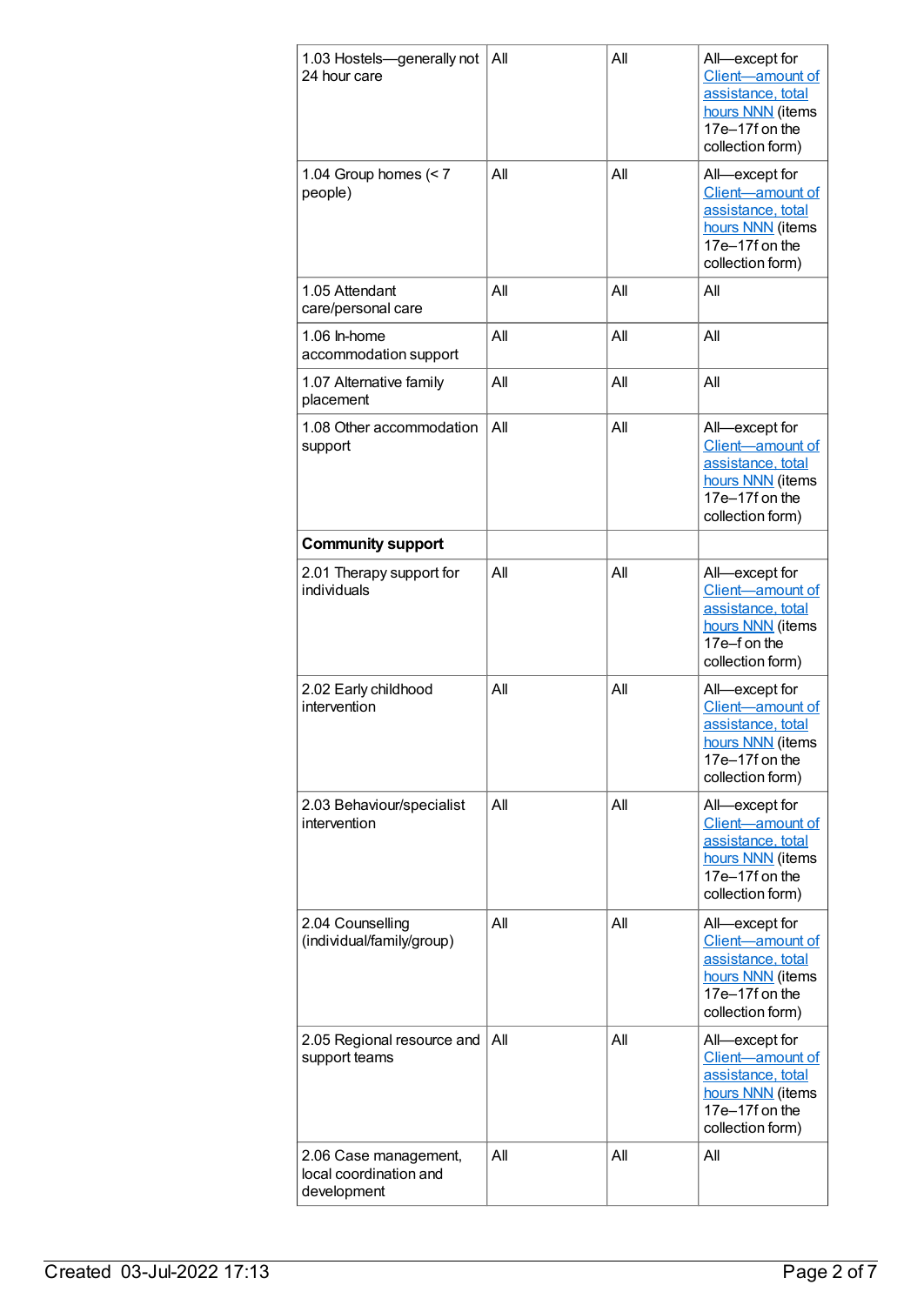| 2.07 Other community<br>support                  | All | All                                                                                                                                                                                                                                                                                | All-except for<br>Client-amount of<br>assistance, total<br>hours NNN (items<br>17e-17f on the<br>collection form)                                                              |
|--------------------------------------------------|-----|------------------------------------------------------------------------------------------------------------------------------------------------------------------------------------------------------------------------------------------------------------------------------------|--------------------------------------------------------------------------------------------------------------------------------------------------------------------------------|
| <b>Community access</b>                          |     |                                                                                                                                                                                                                                                                                    |                                                                                                                                                                                |
| 3.01 Learning and life skills<br>development     | All | All                                                                                                                                                                                                                                                                                | All                                                                                                                                                                            |
| 3.02 Recreation/holiday<br>programs              | All | <b>Statistical</b><br><b>Linkage Key</b><br>data<br>elements<br>only (items<br>2a-2e on<br>the<br>collection<br>form)                                                                                                                                                              | Service episode<br>episode start<br>date, DDMMYYYY<br>and Service event<br>-last service<br>provision date,<br><b>DDMMYYYY</b><br>(items 17a-17b<br>on the collection<br>form) |
| 3.03 Other community<br>access                   | AII | All                                                                                                                                                                                                                                                                                | All                                                                                                                                                                            |
| <b>Respite</b>                                   |     |                                                                                                                                                                                                                                                                                    |                                                                                                                                                                                |
| 4.01 Own home respite                            | All | All                                                                                                                                                                                                                                                                                | All                                                                                                                                                                            |
| 4.02 Centre-based<br>respite/respite homes       | All | All                                                                                                                                                                                                                                                                                | All                                                                                                                                                                            |
| 4.03 Host family<br>respite/peer support respite | All | All                                                                                                                                                                                                                                                                                | All                                                                                                                                                                            |
| 4.04 Flexible respite                            | All | All                                                                                                                                                                                                                                                                                | All                                                                                                                                                                            |
| 4.05 Other respite                               | All | All                                                                                                                                                                                                                                                                                | All                                                                                                                                                                            |
| <b>Employment</b>                                |     |                                                                                                                                                                                                                                                                                    |                                                                                                                                                                                |
| 5.01 Open employment                             | All | All-except<br>for Informal<br>carer-<br>primary<br>carer<br>indicator,<br>code N.<br><b>Informal</b><br>carer-co-<br>residency<br>indicator,<br>code N, and<br><b>Informal</b><br>carer-age<br>range, NDA<br>code N<br>(items 12b,<br>12c and 12e<br>on the<br>collection<br>form) | All-except for<br>Client-amount of<br>assistance, total<br>hours NNN (items<br>17e-17f on the<br>collection form)                                                              |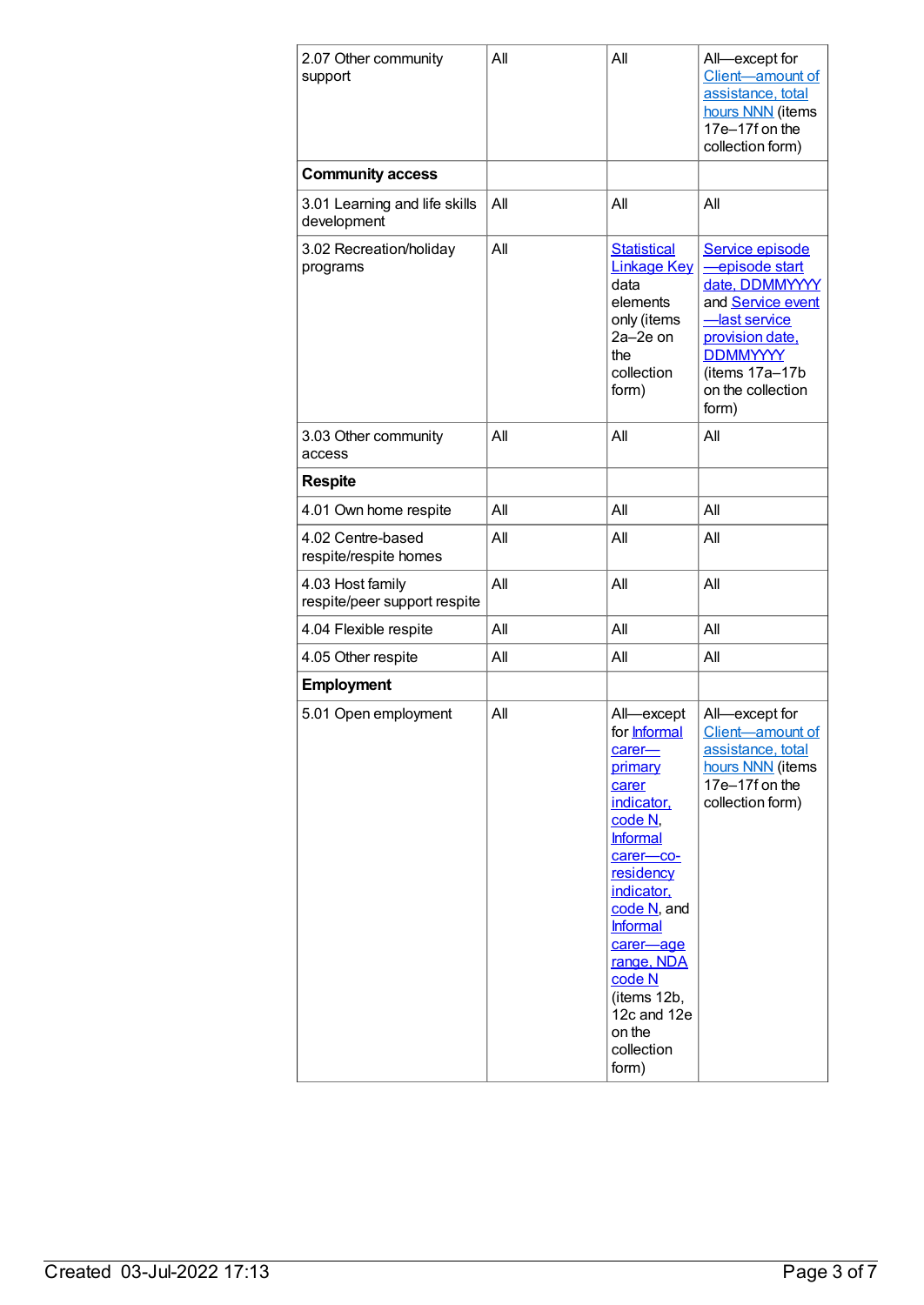| 5.02 Supported<br>employment                                              | All                                                                                                                                | All-except<br>for <b>Informal</b><br>carer-<br>primary<br>carer<br>indicator,<br>code N.<br>Informal<br>carer-co-<br>residency<br>indicator,<br>code N, and<br>Informal<br>carer-age<br>range, NDA<br>code N<br>(items 12b,<br>12c and 12e<br>on the<br>collection<br>form) | All-except for<br>Client-amount of<br>assistance, total<br>hours NNN (items<br>17e-17f on the<br>collection form) |
|---------------------------------------------------------------------------|------------------------------------------------------------------------------------------------------------------------------------|-----------------------------------------------------------------------------------------------------------------------------------------------------------------------------------------------------------------------------------------------------------------------------|-------------------------------------------------------------------------------------------------------------------|
| <b>Advocacy, information</b><br>and alternative forms of<br>communication |                                                                                                                                    |                                                                                                                                                                                                                                                                             |                                                                                                                   |
| 6.01 Advocacy                                                             | All                                                                                                                                | None                                                                                                                                                                                                                                                                        | None                                                                                                              |
| 6.02 Information/referral                                                 | All                                                                                                                                | None                                                                                                                                                                                                                                                                        | None                                                                                                              |
| 6.03 Combined<br>information/advocacy                                     | All                                                                                                                                | None                                                                                                                                                                                                                                                                        | None                                                                                                              |
| 6.04 Mutual support/self-<br>help groups                                  | All                                                                                                                                | None                                                                                                                                                                                                                                                                        | None                                                                                                              |
| 6.05 Alternative formats of<br>communication                              | All                                                                                                                                | None                                                                                                                                                                                                                                                                        | None                                                                                                              |
| Other support                                                             |                                                                                                                                    |                                                                                                                                                                                                                                                                             |                                                                                                                   |
| 7.01 Research and<br>evaluation                                           | All-except<br><b>Service type</b><br>outlet-number<br>of clients, total<br>people<br>N[NNNN] (item 7<br>on the collection<br>form) | None                                                                                                                                                                                                                                                                        | None                                                                                                              |
| 7.02 Training and<br>development                                          | All-except<br><b>Service type</b><br>outlet-number<br>of clients, total<br>people<br>N[NNNN] (item 7<br>on the collection<br>form) | None                                                                                                                                                                                                                                                                        | None                                                                                                              |
| 7.03 Peak bodies                                                          | All-except<br>Service type<br>outlet-number<br>of clients, total<br>people<br>N[NNNN] (item 7<br>on the collection<br>form)        | None                                                                                                                                                                                                                                                                        | None                                                                                                              |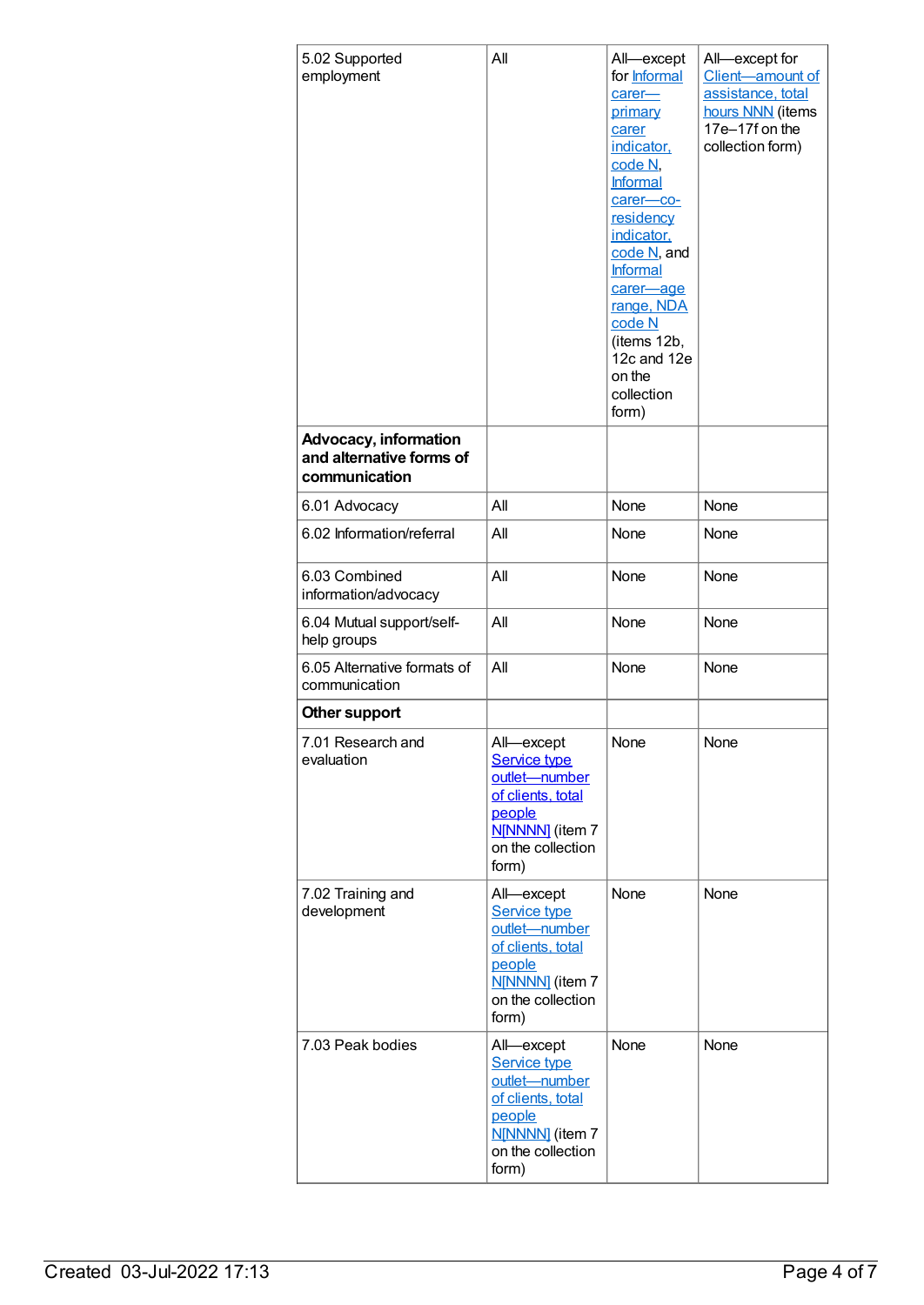| 7.04 Other support services   All—except | Service type<br>outlet-number<br>of clients, total<br>people | None | None |
|------------------------------------------|--------------------------------------------------------------|------|------|
|                                          | N[NNNN] (item 7<br>on the collection<br>form)                |      |      |

(a) Refer to the **DS [NMDS](https://www.aihw.gov.au/about-our-data/our-data-collections/disability-services-national-minimum-data-set/about-dsnmds)** data guide for additional information.

A funded agency may receive funding from multiple sources. Where a funded agency is unable to differentiate service users and/or staff according to funding source (i.e. NDA or other), they are asked to provide details of all service users and staff.

Where services are provided to groups or families (for example, service types 2.02, 2.04, or 2.05), details are only requested about the service users who are eligible for services, not their family or other group members.

#### **Collection and usage attributes**

| <b>Statistical unit:</b>   | Service user, service type outlet, funded agency.                                                                                                                                                                                                                                                                                                                                                                                                                                                                                                                                                        |  |  |  |
|----------------------------|----------------------------------------------------------------------------------------------------------------------------------------------------------------------------------------------------------------------------------------------------------------------------------------------------------------------------------------------------------------------------------------------------------------------------------------------------------------------------------------------------------------------------------------------------------------------------------------------------------|--|--|--|
|                            | Data are collected, usually by agencies, for each service type outlet they operate.<br>These data are turned into estimated counts of service users by using a statistical<br>linkage key.                                                                                                                                                                                                                                                                                                                                                                                                               |  |  |  |
| <b>Collection methods:</b> | Reporting period—for the DS NMDS, the reporting period is the financial year.<br>Funded agencies are asked to record key information about service users on an<br>ongoing basis, so that they can transmit the required information to their<br>jurisdiction. Most jurisdictions require information to be transmitted at the end of<br>each financial year quarter. Some only require information to be transmitted at the<br>end of the financial year. At the end of the financial year, each jurisdiction is<br>required to provide collated data to the Australian Institute of Health and Welfare. |  |  |  |
|                            | Reference week-some data elements are only collected during the reference<br>week. For most jurisdictions, the annual reference week is the 7-day week<br>preceding the end of the financial year (i.e. 24 June to 30 June):                                                                                                                                                                                                                                                                                                                                                                             |  |  |  |
|                            | • For Victoria, the annual reference week is the 7-day week preceding the end<br>of May (i.e. 25 May to 31 May).<br>• For Western Australia, the annual reference week is the 7-day week<br>beginning 21 May (i.e. 21 May to 27 May).                                                                                                                                                                                                                                                                                                                                                                    |  |  |  |
|                            | Privacy—DS NMDS collections conducted in each jurisdiction must comply with<br>Commonwealth privacy legislation, relevant state and territory privacy<br>legislation, and established privacy and data principles.                                                                                                                                                                                                                                                                                                                                                                                       |  |  |  |
| Implementation start date: | 01/07/2018                                                                                                                                                                                                                                                                                                                                                                                                                                                                                                                                                                                               |  |  |  |
| Implementation end date:   | 30/06/2019                                                                                                                                                                                                                                                                                                                                                                                                                                                                                                                                                                                               |  |  |  |
| <b>Comments:</b>           | Glossary terms that are relevant to this data set specification include:                                                                                                                                                                                                                                                                                                                                                                                                                                                                                                                                 |  |  |  |
|                            | • Disability<br>• Funded agency under the National Disability Agreement (NDA)<br>• Informal carer<br>• NDA service type outlet<br>• NDA service user                                                                                                                                                                                                                                                                                                                                                                                                                                                     |  |  |  |

#### **Source and reference attributes**

| <b>Submitting organisation:</b> | National Disability Data Network (NDDN)           |
|---------------------------------|---------------------------------------------------|
| Origin:                         | Disability Research and Data Working Group (RDWG) |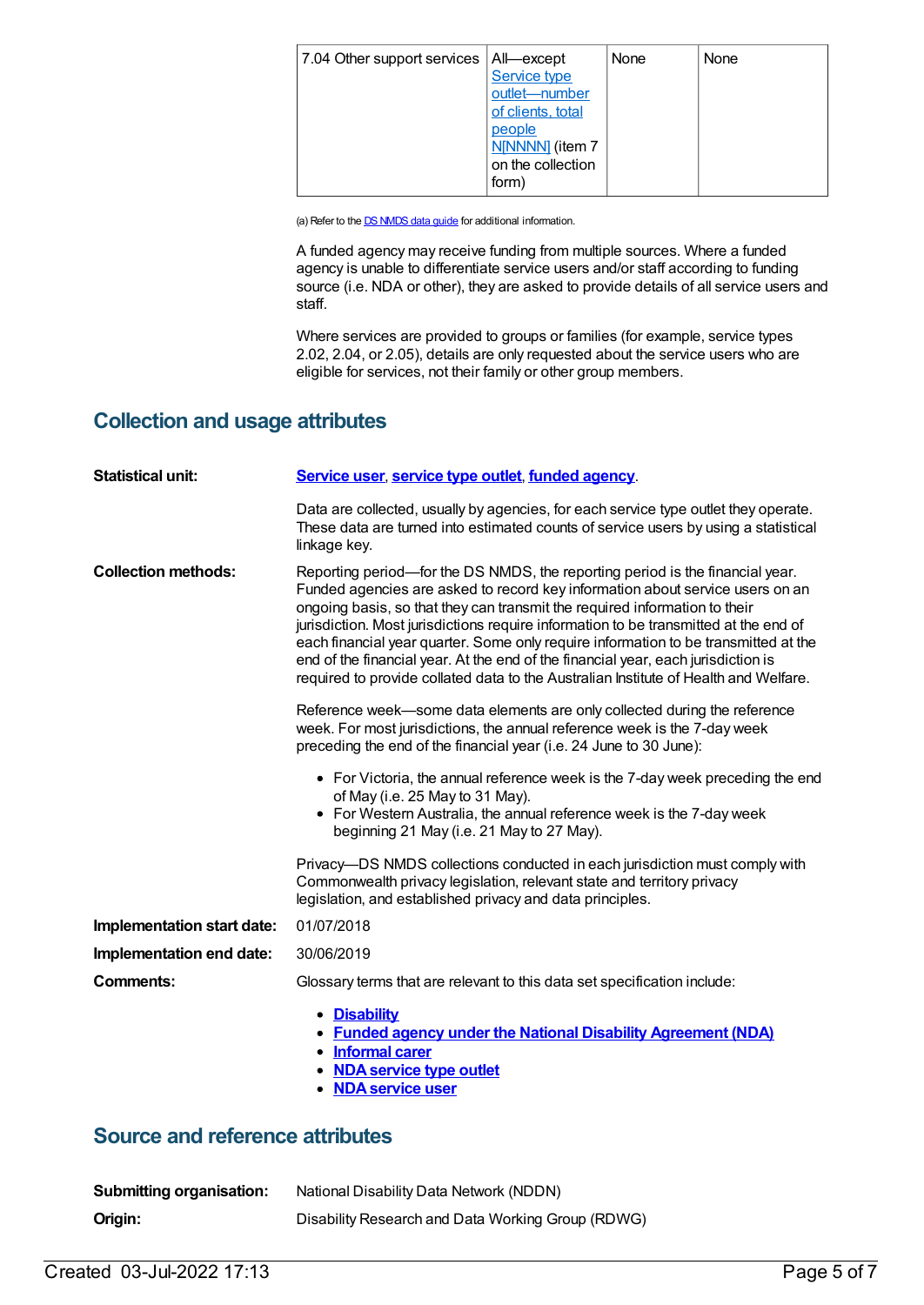**Reference documents:** Australian Institute of Health and Welfare 2016. Disability Services National Minimum Data Set: data guide, July 2016. Cat. no. DAT 4. Canberra: AIHW.

#### **Relational attributes**

| Related metadata | Supersedes Disability Services NMDS 2017-18 |
|------------------|---------------------------------------------|
| references:      | • Disability, Superseded 05/07/2019         |

## **Metadata items in this Data Set Specification** Show more detail

| Seq<br>No.                   | Metadata item                                                                                                            | <b>Obligation Max</b> | <b>OCCUIS</b>  |
|------------------------------|--------------------------------------------------------------------------------------------------------------------------|-----------------------|----------------|
| $\qquad \qquad \blacksquare$ | Activity and participation need for assistance cluster                                                                   | Mandatory             | 1              |
|                              | <b>Agency sector cluster</b>                                                                                             | Mandatory             | -1             |
|                              | <b>Funding jurisdiction cluster</b>                                                                                      | Mandatory             | $\overline{1}$ |
|                              | Statistical linkage key 581 cluster                                                                                      | Mandatory 1           |                |
|                              | Address-Australian postcode, code (Postcode datafile) NNNN                                                               | Mandatory 2           |                |
|                              | Client-amount of assistance, total hours NNN                                                                             | Mandatory 2           |                |
|                              | Informal carer-age range, NDA code N                                                                                     | Conditional 1         |                |
| -                            | Informal carer-co-residency indicator, code N                                                                            | Conditional 1         |                |
|                              | Informal carer-primary carer indicator, code N                                                                           | Conditional 1         |                |
|                              | Informal carer—relationship to care recipient, interpersonal code N[N]                                                   | Conditional 1         |                |
|                              | Parent/quardian-receipt of Carer Allowance (Child) indicator, yes/no/unknown/not<br>stated/inadequately described code N | Mandatory 1           |                |
|                              | Person-co-existing disability group, code N(N)                                                                           | Conditional 12        |                |
|                              | Person-communication method, code N                                                                                      | Mandatory             | $\overline{1}$ |
|                              | Person-country of birth, code (SACC 2016) NNNN                                                                           | Mandatory             | $\overline{1}$ |
|                              | Person-effective communication indicator, code N                                                                         | Mandatory             | $\overline{1}$ |
|                              | Person-funding indicator, yes/no/unknown/not stated/inadequately described code<br>$\underline{\mathsf{N}}$              | Mandatory             | -1             |
| $\overline{\phantom{a}}$     | Person-Indigenous status, code N                                                                                         | Mandatory             | -1             |
|                              | Person-informal carer existence indicator, yes/no/not stated/inadequately<br>described code N                            | Mandatory             | $\overline{1}$ |
|                              | Person-interpreter service required indicator, yes/no/not stated/inadequately<br>described code N                        | Mandatory             | $\overline{1}$ |
|                              | Person-labour force status, code N                                                                                       | Mandatory             | $\overline{1}$ |
|                              | Person-living arrangement, code N                                                                                        | Mandatory             | -1             |
|                              | Person-main source of income, NDA code N                                                                                 | Mandatory             | $\mathbf{1}$   |
|                              | Person-primary disability group, code N[N]                                                                               | Mandatory             | 1              |
|                              | Person-residential setting, accommodation type (NDA) code N[N]                                                           | Mandatory             | -1             |
|                              | Person-type of interpreter service required, spoken language/non-spoken<br>communication code N                          | Conditional 1         |                |
|                              | Record-National Disability Agreement service user identifier, NNNNN[NNN]                                                 | Mandatory             | $\overline{1}$ |
|                              | Service episode-episode end date, DDMMYYYY                                                                               | Conditional 1         |                |
|                              | Service episode-episode start date, DDMMYYYY                                                                             | Mandatory 1           |                |
| -                            | Service episode-service cessation reason, NDA code N[N]                                                                  | Conditional 1         |                |